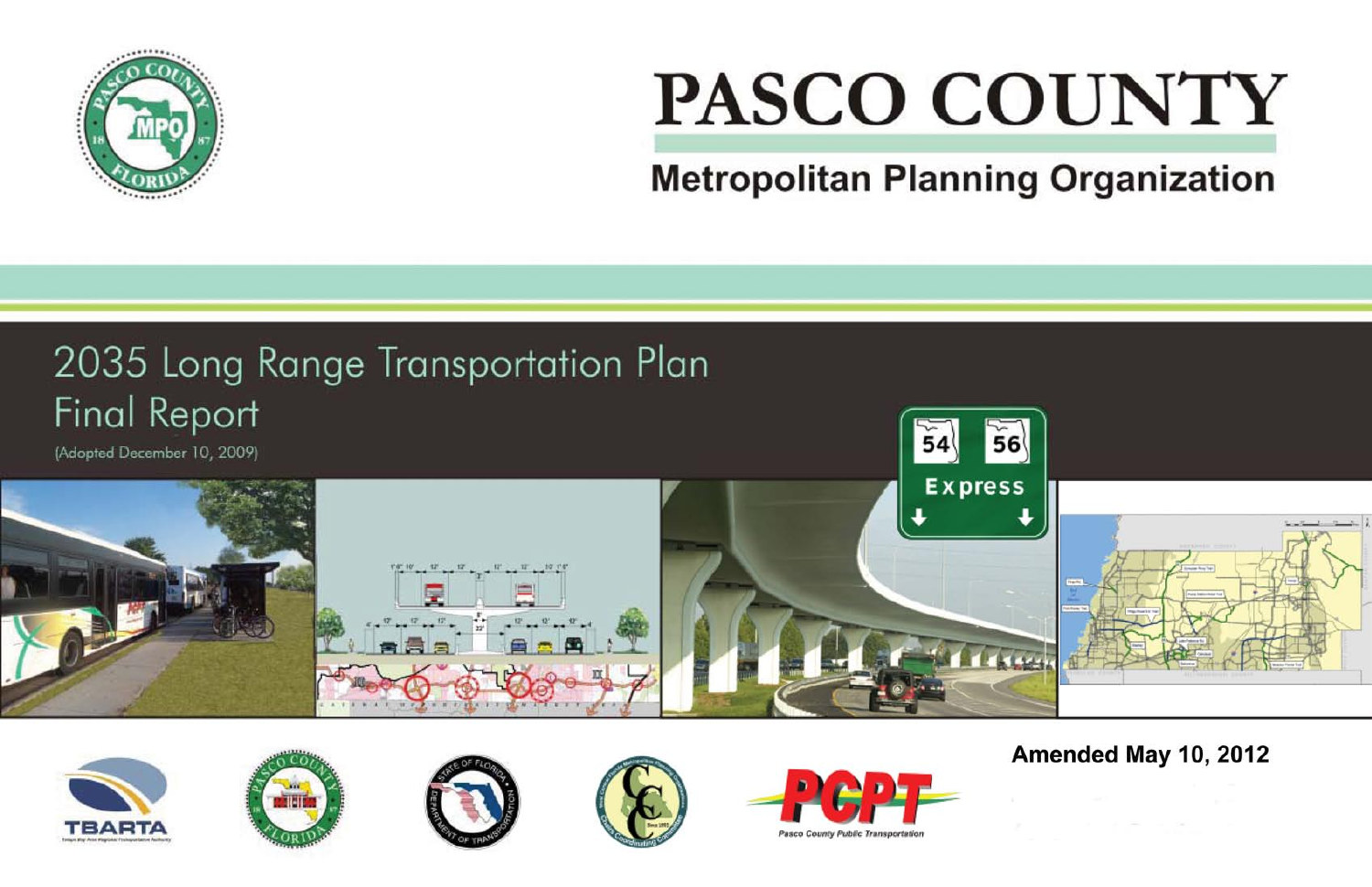## **Table 7-3: 2009-2014 Committed Roadway Improvements Pasco County 2035 LRTP Cost Affordable Plan (Roadways)**

|                                             |                               |                                                          | Lanes                         |                 |                |                  |                                |                                     | <b>Year of Expenditure Cost</b> |                                           |                                              |                        |
|---------------------------------------------|-------------------------------|----------------------------------------------------------|-------------------------------|-----------------|----------------|------------------|--------------------------------|-------------------------------------|---------------------------------|-------------------------------------------|----------------------------------------------|------------------------|
|                                             |                               |                                                          | <b>Existing +</b>             | <b>Improved</b> | <b>Funding</b> | PD&E/PE          |                                | <b>Right of Way</b>                 |                                 | <b>Construction</b>                       | <b>Total</b>                                 |                        |
|                                             |                               |                                                          |                               |                 |                |                  |                                |                                     |                                 |                                           |                                              |                        |
| <b>Facility</b>                             | <b>From</b>                   | <b>To</b>                                                | <b>Committed</b>              | Lanes           | <b>Source</b>  | Cost             | <b>Time Period</b>             | Cost                                | <b>Time Period</b>              | Cost                                      | <b>Time Period</b>                           |                        |
|                                             |                               |                                                          |                               |                 |                |                  |                                |                                     |                                 |                                           |                                              |                        |
| <b>Committed Projects (2009 to 2014)</b>    |                               |                                                          |                               |                 |                |                  |                                |                                     |                                 |                                           |                                              |                        |
| <b>Bell Lake Rd</b>                         | Alpine Rd                     | <b>Collier Pkwy</b>                                      | 2U                            |                 |                | 20,000           | Committed \$                   |                                     | 197,475 Committed \$            |                                           | 682,565 Committed \$                         | 900,040                |
| C.R. 52A (CLINTON AVE)                      | C.R. 41 (FT KING HWY)         | U.S. 301                                                 | 4D                            |                 |                | 543,600          | Committed S                    | 5,436,148                           |                                 | Committed \$ 12,089,134                   | Committed \$                                 | 18,068,882             |
| C.R. 54(E)                                  | <b>OLD PASCO RD</b>           | <b>SR 581</b>                                            | 6D                            |                 |                | 260,749          | Committed                      | $\sim$                              | Committed                       | 5,209,076<br>- SS                         | Committed                                    | 5,469,825              |
| C.R. 54(E)                                  | U.S. 301 (GALL BLVD)          | WIRE/23RD ST                                             | 4D/2U                         |                 |                | 403,940          | Committed S                    | 1,385,000                           | Committed                       |                                           | Committed \$                                 | 1,788,940              |
| Centennial Rd                               | <b>US-301</b>                 |                                                          | Intersection                  |                 |                | 10,000           | Committed                      | 13,068                              | Committed                       | 133,333                                   | Committed                                    | 156,401                |
| <b>Clinton Ave</b>                          | Pasadena                      | <b>Ft King</b>                                           | 2D                            |                 |                | 172,869          | Committed                      | 2,750,035                           | Committed                       | 4,306,526                                 | Committed                                    | 7,229,430              |
| <b>COLLIER PKWY</b>                         | <b>PARKWAY BLVD</b>           | <b>HALE</b>                                              | 4D                            |                 |                | 344,776          | Committed                      |                                     | Committed                       | \$15.043.087                              | Committed                                    | 15,387,863             |
| <b>COLLIER PKWY</b>                         | <b>HALE</b>                   | <b>PINES PKWY</b>                                        | 2U                            |                 |                | 932,995          | Committed                      | 3,408,309                           | Committed                       | 2,836,617                                 | Committed   9                                | 7,177,921              |
| Congress/Orchid/Lake/Pine Hill<br>CR 54     | $I-75$                        |                                                          | Intersection<br><b>Bridge</b> |                 |                | 424,110          | Committed<br>Committed         | 349,001                             | Committed<br>Committed          | 1,494,722<br>3,876,752<br>IS.             | Committed<br>Committed                       | 2,267,833<br>3,876,752 |
| CR 579A (PROSPECT)                          | <b>W OF INTERSECTION</b>      | S OF CLINTON AVE                                         | Widen/Resurface               |                 |                |                  |                                |                                     |                                 | 986,500<br>\$.                            | Committed \$                                 | 986,500                |
| <b>DECUBELLIS</b>                           | <b>RIVERRIDGE</b>             | <b>TOWNCENTER</b>                                        | 4D                            |                 |                | 223,586          | Committed                      | 656,015                             | Committed                       | 1,713,03'                                 | Committed                                    | 2,592,632              |
| Denton                                      | East Rd                       |                                                          | Intersection                  |                 |                |                  | Committed                      |                                     | Committed                       | 1,695,000                                 | Committed                                    | 1,695,000              |
| East Rd                                     | Sherman Dr                    | <b>County Line</b>                                       | Realignment                   |                 |                | 238,835          | Committed                      | 1,009,324                           | Committed                       | 1,623,624<br>S.                           | Committed                                    | 2,871,783              |
| <b>Elementary School</b>                    | <b>Hicks Rd</b>               | Carl St                                                  | Level & Widen                 |                 |                | 94.640           | Committed                      | $\sim$                              | Committed                       | 1,853,441<br>IS.                          | Committed   \$                               | 1,948,081              |
| <b>Embassy Blvd</b>                         | Moorehead Ln                  |                                                          | Median Mod.                   |                 |                | 10,000           | Committed                      | $\sim$                              | Committed                       | 56,500                                    | Committed                                    | 66,500                 |
| Fox Hollow Dr                               | Moorehead Ln                  |                                                          | Signal                        |                 |                |                  |                                |                                     | Committed                       | 194,287                                   | Committed                                    | 194,287                |
| <b>Grand Blvd</b>                           | Cecelia Dr                    |                                                          | Signal                        |                 |                | 40,830           | Committed                      | 200,000                             | Committed                       | 992,196                                   | Committed                                    | 1,233,026              |
| <b>High School</b>                          | <b>Cricket St</b>             | Chicago Ave                                              | Extend & Widen                |                 |                |                  | Committed                      | $\sim$                              | Committed                       | 1,180,865                                 | Committed                                    | 1,180,865              |
| <b>High School</b>                          | Sweetbriar Blvd               | Anclote Blvd                                             | <b>Extend &amp; Resurface</b> |                 |                | 69,51            | Committed                      | $\sim$                              | Committed                       | 956,736                                   | Committed                                    | 1,026,248              |
| <b>Hudson Ave</b>                           | <b>Little Rd</b>              |                                                          | Intersection                  |                 |                | 10,000           | Committed                      | 17,500                              | Committed                       | 1,186,500                                 | Committed                                    | 1,214,000              |
| Hudson Ave                                  | <b>US-19</b>                  |                                                          | Intersection                  |                 |                | 10.000           | Committed                      | $\sim$                              | Committed                       | 291,822                                   | Committed                                    | 301,822                |
| $-75$                                       | S OF 175/1275 INTCHG          | S OF SR 56                                               | 12F                           |                 |                |                  | Committed S                    |                                     | Committed                       | \$43,987,985                              | Committed                                    | 43,987,985             |
| $-75$                                       | <b>C.R. 54 N. of SR/CR 54</b> | S.R. 52-N. of SR 52                                      | 6D                            |                 |                |                  | Committed                      | <mark>5,823,288 \$40,392,054</mark> | Committed                       |                                           |                                              | 40,392,054             |
| - 75                                        | S OF SR 56                    | N OF CR 54                                               | <b>Add Lanes</b>              |                 |                |                  | Committed                      | 4,763,151                           | Committed                       |                                           |                                              | 4,763,151              |
| - 75                                        | N OF SR 52                    | S OF CR 476B (SUMTER)                                    | Study                         |                 |                | 65,000           | Committed                      |                                     |                                 |                                           |                                              | 65,000                 |
| - 75                                        | N OF SR52                     | PASCO/HERNANDO CO                                        | <b>Add Lanes</b>              |                 |                |                  | Committed                      | 26,951,830                          | Committed                       |                                           |                                              | 26,951,830             |
| $I-75$                                      | <b>CR 54</b>                  |                                                          |                               |                 |                |                  | Underway                       |                                     | Underway                        | 750,000                                   | Underway                                     | 750,000                |
| $1 - 75$                                    | S OF 175/1275 INTCHG          | S OF SR 56                                               | Interchange                   |                 |                |                  |                                |                                     |                                 | 43,987,985                                | Committed                                    | 43,987,985             |
| $1-75$                                      | N OF CR 54                    | <b>SR 52</b>                                             | Resurfacing                   |                 |                |                  |                                |                                     |                                 | 2,121,593                                 | Committed                                    | 2,121,593              |
| $I-75$                                      | <b>SR 52</b>                  | PASCO/HERNANDO CO                                        | Resurfacing                   |                 |                |                  |                                |                                     |                                 | 4,155,416                                 | Committed                                    | 4,155,416              |
| Lake Patience                               | Oakstead                      | <b>US-41</b>                                             | 2D                            |                 |                |                  | Committed S                    | 6,750,000                           | Committed                       | \$14,860,250                              | Committed   \$                               | 21,610,250             |
| Little Rd                                   | Ross Ln                       |                                                          | Signal Project                |                 |                | 26,000           | Committed                      | $\sim$                              | Committed                       | 297,307                                   | Committed                                    | 323,307                |
| Little Rd                                   | Seeley                        |                                                          | <b>Signal Project</b>         |                 |                | 26,404           | Committed   \$                 |                                     | Committed S                     |                                           | 310,995 Committed \$                         | 337,399                |
| Little Rd                                   | St Lawrence Dr                |                                                          | Signal project                |                 |                |                  | 33,000 Committed \$            |                                     | Committed \$                    |                                           | 386,370 Committed \$                         | 419,370                |
| $\frac{2.000 \times 100}{2.000 \times 100}$ | Congress                      | Rowan                                                    | 2D                            |                 |                |                  | 411,613 Committed \$           | 944,393                             |                                 | Committed $\$\$ 4,268,364 Committed $\$\$ |                                              | 5,624,370              |
| Maint., Misc Signals                        |                               |                                                          | Misc                          |                 |                |                  | Committed \$                   |                                     |                                 | Committed \$ 4,406,972 Committed \$       |                                              | 4,406,972              |
| Maint., Misc Signals                        |                               |                                                          | Misc                          |                 |                |                  | Committed \$                   |                                     |                                 | Committed \$ 4,266,188 Committed \$       |                                              | 4,266,188              |
| Maint., Misc Signals                        |                               |                                                          | Misc                          |                 |                |                  | Committed \$                   | $\sim$ 10 $\pm$                     | Committed                       | IS.                                       | 5,881,571 Committed \$                       | 5,881,571              |
| Maint., Misc Signals                        |                               |                                                          | Misc                          |                 |                |                  | Committed \$                   |                                     | Committed                       | IS.                                       | 6,276,159 Committed \$                       | 6,276,159              |
| Maint., Misc Signals<br>Milestretch Dr      |                               |                                                          | Misc                          |                 |                | S                | Committed \$                   |                                     | Committed                       | \$ 6,075,663 Committed \$                 |                                              | 6,075,663              |
| Moon Lake Rd                                | Arcadia Rd<br><b>SR-52</b>    |                                                          | Intersection                  |                 |                | 44,383<br>14,074 | Committed \$                   | 200,000<br>250,000                  | Committed                       |                                           | 691,560 Committed \$<br>350,600 Committed \$ | 935,943<br>614,674     |
| Perrine Ranch Rd                            | <b>Bridge</b>                 | Seven Springs Blvd                                       | Intersection<br>Safety        |                 |                |                  | Committed \$<br>Committed 1 \$ |                                     | Committed \$<br>Committed \$    | 769,658                                   | Committed \$                                 | 769,658                |
| Perrine Ranch Rd                            | <b>Grand Blvd</b>             |                                                          | Intersection                  |                 |                | \$.              | Committed \$                   | 1,927,530                           |                                 | Committed \$ 3,478,422                    | Committed \$                                 | 5,405,952              |
| Perrine Ranch Rd                            | Seven Springs Blvd            |                                                          | Intersection                  |                 |                | 575,279          | Committed                      | 1,583,406                           | Committed                       | $\frac{1}{2}$ 2,037,070                   | Committed                                    | 4,195,755              |
| <b>RIDGE RD</b>                             | <b>LITTLE RD</b>              | <b>MOON LAKE RD</b>                                      | 4D                            |                 |                |                  | Committed                      | $\sim$                              |                                 | Committed \$ 38,000,000                   | Committed                                    | 38,000,000             |
| <b>RIDGE RD EXT</b>                         | C.R. 587 (MOON LAKE)          | <b>SUNCOAST PKWY</b>                                     | 4D                            |                 |                | 4,339,744        | Underway                       | $\sim$ $-$                          | Committed                       | $\frac{1}{5}$ 51,327,876                  | Committed                                    | 55,667,620             |
|                                             | I-75 SB RAMPS                 | <b>BOYETTE RD (MCKENDREE)</b>                            | 4D                            |                 |                | 6,979,675        | Committed                      | 34,898,369                          | Committed                       | \$34,898,369                              | Committed                                    | 76,776,413             |
| S.R. 52<br>S.R. 54                          |                               | CROSSINGS BLVD (W of Suncoast) (Ashley) W MEADOWBROOK DR | <b>Intersection</b>           |                 |                | 123,734          | Underway                       |                                     | Committed                       | \$ 5,431,577 Committed                    |                                              | 2,423,734              |
| S.R. 54                                     |                               | CROSSINGS BLVD (W of Suncoast) (Ashley) W MEADOWBROOK DR | Intersection                  |                 |                |                  | Committed                      |                                     | Committed                       | $\sqrt{3}$                                | 200,523 Committed                            | 5,656,060              |
| S.R. 54/C.R. 54                             | WEST OF SR 581                | C.R. 577 (CURLEY RD)                                     | 6D                            |                 |                |                  | Committed                      | 60,145,264                          | Underway                        | \$13,656,051                              | Committed                                    | 73,801,315             |
| S.R. 54/C.R. 54                             | WEST OF SR 581                | C.R. 577 (CURLEY RD)                                     | 6D                            |                 |                |                  | Committed \$                   |                                     |                                 | Committed \$ 13,000,000 Committed \$      |                                              | 13,000,000             |
| <b>Shady Hills</b>                          | Peace Blvd                    |                                                          | Intersection                  |                 |                | 132,473          | Committed \$                   | 579,176                             |                                 | Committed \$ 1,895,650 Committed \$       |                                              | 2,607,299              |
| SR 52                                       | E OF SUNCOAST PKWY            | <b>US 41</b>                                             | Resurfacing                   |                 |                |                  |                                |                                     |                                 | $\frac{1}{2}$ 4,959,537 Committed \$      |                                              | 4,959,537              |
|                                             |                               |                                                          |                               |                 |                |                  |                                |                                     |                                 |                                           |                                              |                        |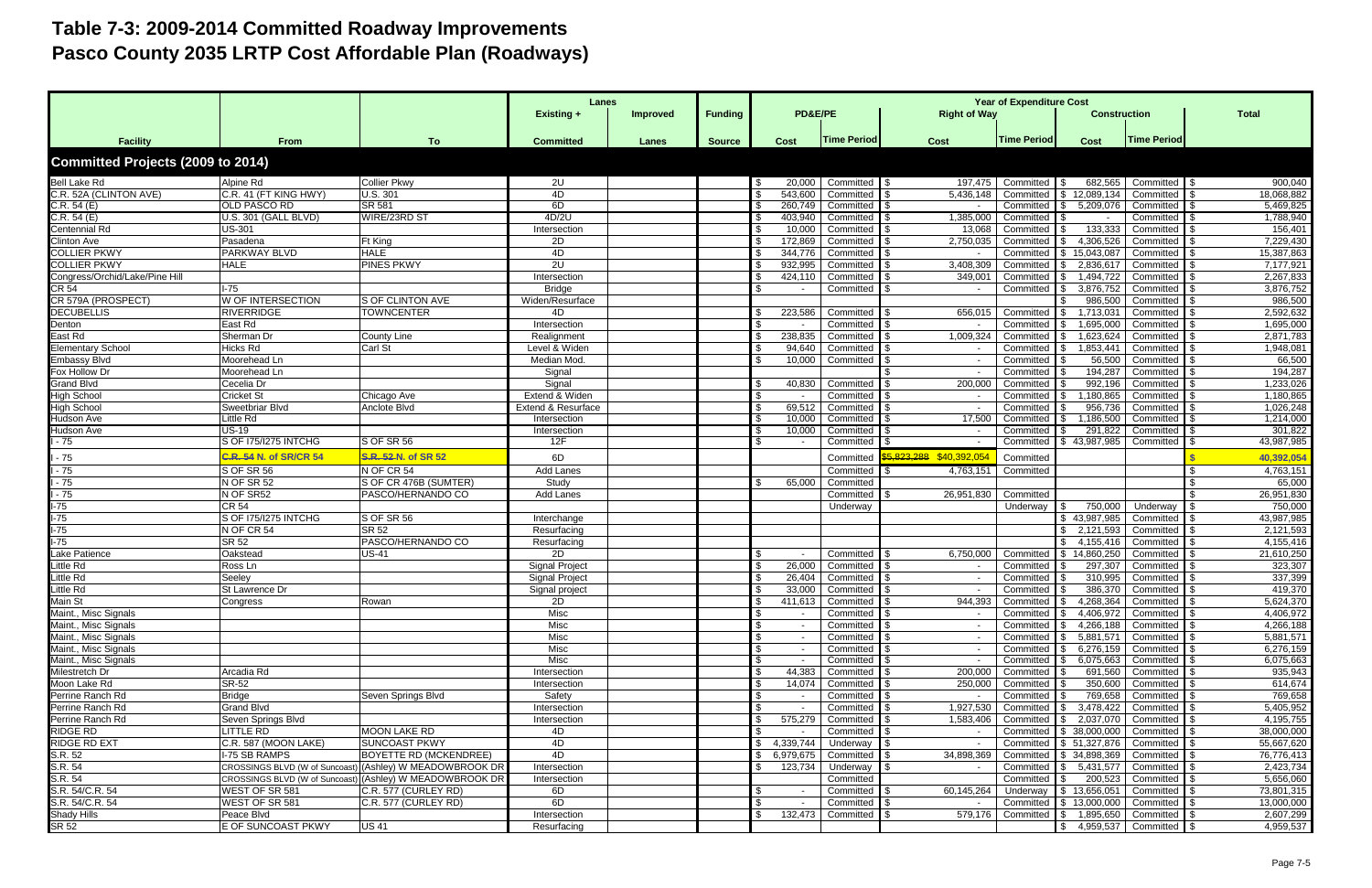## **Table 7-3: 2009-2014 Committed Roadway Improvements Pasco County 2035 LRTP Cost Affordable Plan (Roadways)**

|                                   |                                          |                                                  | Lanes<br>Existing +           | <b>Improved</b> | <b>Funding</b> | PD&E/PE   |                    | <b>Right of Way</b> | <b>Year of Expenditure Cost</b> | <b>Construction</b> |                    | <b>Total</b> |  |
|-----------------------------------|------------------------------------------|--------------------------------------------------|-------------------------------|-----------------|----------------|-----------|--------------------|---------------------|---------------------------------|---------------------|--------------------|--------------|--|
|                                   |                                          |                                                  |                               |                 |                |           |                    |                     |                                 |                     |                    |              |  |
| <b>Facility</b>                   | <b>From</b>                              | To                                               | <b>Committed</b>              | Lanes           | <b>Source</b>  | Cost      | <b>Time Period</b> | Cost                | <b>Time Period</b>              | <b>Cost</b>         | <b>Time Period</b> |              |  |
| Committed Projects (2009 to 2014) |                                          |                                                  |                               |                 |                |           |                    |                     |                                 |                     |                    |              |  |
| <b>SR 52</b>                      |                                          | FM RESCO TO MCKENDREE FM SHAKESPEARE TO PROSPECT | Resurfacing                   |                 |                |           |                    |                     |                                 | 1,082,379<br>\$     | Committed \$       | 1,082,379    |  |
| SR 54A (BLACK LAKE)               | <b>VANDERBILT RD</b>                     | E OF BLACK LAKE RD                               | Resurfacing                   |                 |                |           |                    |                     |                                 | 729,852             | Committed          | 729,852      |  |
| <b>SR-52</b>                      | <b>Prospect Rd</b>                       |                                                  | Intersection                  |                 |                | 225.400   | Committed          | 1,630,912           | Committed                       | 3.521.994           | Committed          | 5,378,306    |  |
| <b>SR-54</b>                      | Ballantrae                               |                                                  | Signal                        |                 |                | 24,96     | Committed          |                     | Committed                       | 565,000             | Committed          | 589,961      |  |
| <b>SR-54</b>                      | <b>Bovette Rd</b>                        |                                                  | Intersection                  |                 |                | 254,600   | Committed          | 500.000             | Committed                       | 1.922.809           | Committed          | 2,677,409    |  |
| <b>SR-54</b>                      | Progress Pkwy                            |                                                  | Intersection                  |                 |                |           | Committed          |                     | Committed                       | 256.212             | Committed          | 256,212      |  |
| <b>SUNLAKE BLVD</b>               | <b>HILLSBOROUGH CO</b>                   | T. ROWE PRICE ACCESS                             | 2U                            |                 |                | 952,000   | Committed          |                     | Committed                       | 10.781.684          | Committed          | 11,733,684   |  |
| <b>SUNLAKE BLVD</b>               | <b>T. ROWE PRICE ACCESS</b>              | S.R. 54                                          | Intersection, 4D              |                 |                | 210.650   | Committed          |                     | Committed                       | 3.000.000           | Committed          | 3,210,650    |  |
| Sunlake Blvd                      | Mentmore                                 |                                                  | <b>Signal Project</b>         |                 |                | 32,036    | Committed          |                     | Committed                       | 258,685             | Committed          | 290,721      |  |
| Sunlake Blvd                      | Mentmore                                 |                                                  | <b>Signal Project</b>         |                 |                | 13,800    | Committed          |                     | Committed                       | 311,885             | Committed          | 325,685      |  |
| <b>Trinity Blvd</b>               | Duck Slough                              |                                                  | <b>Signal Project</b>         |                 |                | 32,000    | Committed          |                     | Committed                       | 361,600             | Committed          | 393,600      |  |
| U.S. 19                           | PINELLAS COUNTY LINE                     | <b>SR 52</b>                                     | Continous Right Turn Lanes    |                 |                |           |                    |                     |                                 | \$21.814.233        | Committed          | 21,814,233   |  |
| <b>U.S. 19</b>                    | PINELLAS COUNTY LINE                     | <b>HERNANDO COUNTY LINE</b>                      | Median Impovements            |                 |                |           |                    |                     |                                 | 9.500.000           | Committed 9        | 9,500,000    |  |
| <b>U.S. 41</b>                    | <b>TOWER RD</b>                          | <b>RIDGE RD EXT</b>                              | 4D                            |                 |                | 7,590,043 | Committed          | 37,950,212          | Committed                       | 4,475,306<br>I SG   | Committed          | 50,015,561   |  |
| U.S.41                            | <b>TOWER RD</b>                          | <b>RIDGE RD EXT</b>                              | 4D                            |                 |                |           | Committed          |                     | Committed                       | \$33,474,906        | Committed          | 33,474,906   |  |
| <b>US 19</b>                      | FRIN S ALT US 19                         | IN COUNTY LINE RD                                | <b>Add Lanes</b>              |                 |                | 6.000     | Committed          |                     |                                 |                     |                    | 6,000        |  |
| <b>US 19</b>                      | <b>CONTINOUS RIGHT TURN</b>              | <b>LANE SEGMENT B</b>                            | <b>Add Lanes</b>              |                 |                |           |                    | 16.212.000          | Committed                       |                     |                    | 16,212,000   |  |
| <b>US 19</b>                      | AT FLORAMAR TERRACE AND AT FOX HOLLOW DR |                                                  | Signals                       |                 |                | 213.300   | Committed          |                     |                                 |                     |                    | 213,300      |  |
| <b>US 19</b>                      | N OF DENTON AVE                          | PASCO/HERNANDO CO                                | Lighting                      |                 |                |           |                    |                     |                                 | 2,183,647           | Committed          | 2,183,647    |  |
| <b>US 301</b>                     | ,PSSTPWM                                 | PASCO/HERNANDO CO                                | Maintenance Resurfacing (Flex |                 |                | 8,57      | Committed          |                     |                                 | 1,985,404           | Committed          | 1,993,975    |  |
| <b>US-19</b>                      |                                          |                                                  | <b>Transit Shelters</b>       |                 |                |           | Committed          |                     | Committed                       | 128,670             | Committed          | 128,670      |  |
| <b>US-19</b>                      |                                          |                                                  | <b>Transit Shelters</b>       |                 |                |           | Committed          |                     | Committed                       | 58,364              | Committed          | 58,364       |  |
| $US-19$                           |                                          |                                                  | <b>Transit Shelters</b>       |                 |                | \$.       | Committed          |                     | Committed                       | 120,581             | Committed          | 120,581      |  |
| <b>US-19</b>                      |                                          |                                                  | <b>Transit Shelters</b>       |                 |                |           | Committed          |                     | Committed                       | 124,560             | Committed          | 124,560      |  |
| <b>US-19</b>                      |                                          |                                                  | <b>Transfer Station</b>       |                 |                | 15,500    | Committed          |                     | Committed                       | 282,500             | Committed          | 298,000      |  |
| <b>US-301</b>                     |                                          |                                                  | <b>Transit Shelters</b>       |                 |                |           | Committed          |                     | Committed                       | 58,364              | Committed          | 58,364       |  |
| <b>US-301</b>                     |                                          |                                                  | <b>Transit Shelters</b>       |                 |                |           | Committed          |                     | Committed                       | 120,581             | Committed          | 120,581      |  |
| <b>US-301</b>                     |                                          |                                                  | <b>Transit Shelters</b>       |                 |                |           | Committed          |                     | Committed                       | 124.560             | Committed          | 124.560      |  |
| US-301                            |                                          |                                                  | <b>Transit Shelters</b>       |                 |                |           | Committed          |                     | Committed                       | 64.335              | Committed          | 64,335       |  |
|                                   |                                          |                                                  |                               |                 |                |           |                    |                     |                                 |                     |                    |              |  |
|                                   | Amended on May 10, 2012                  |                                                  |                               |                 |                |           |                    |                     |                                 |                     |                    |              |  |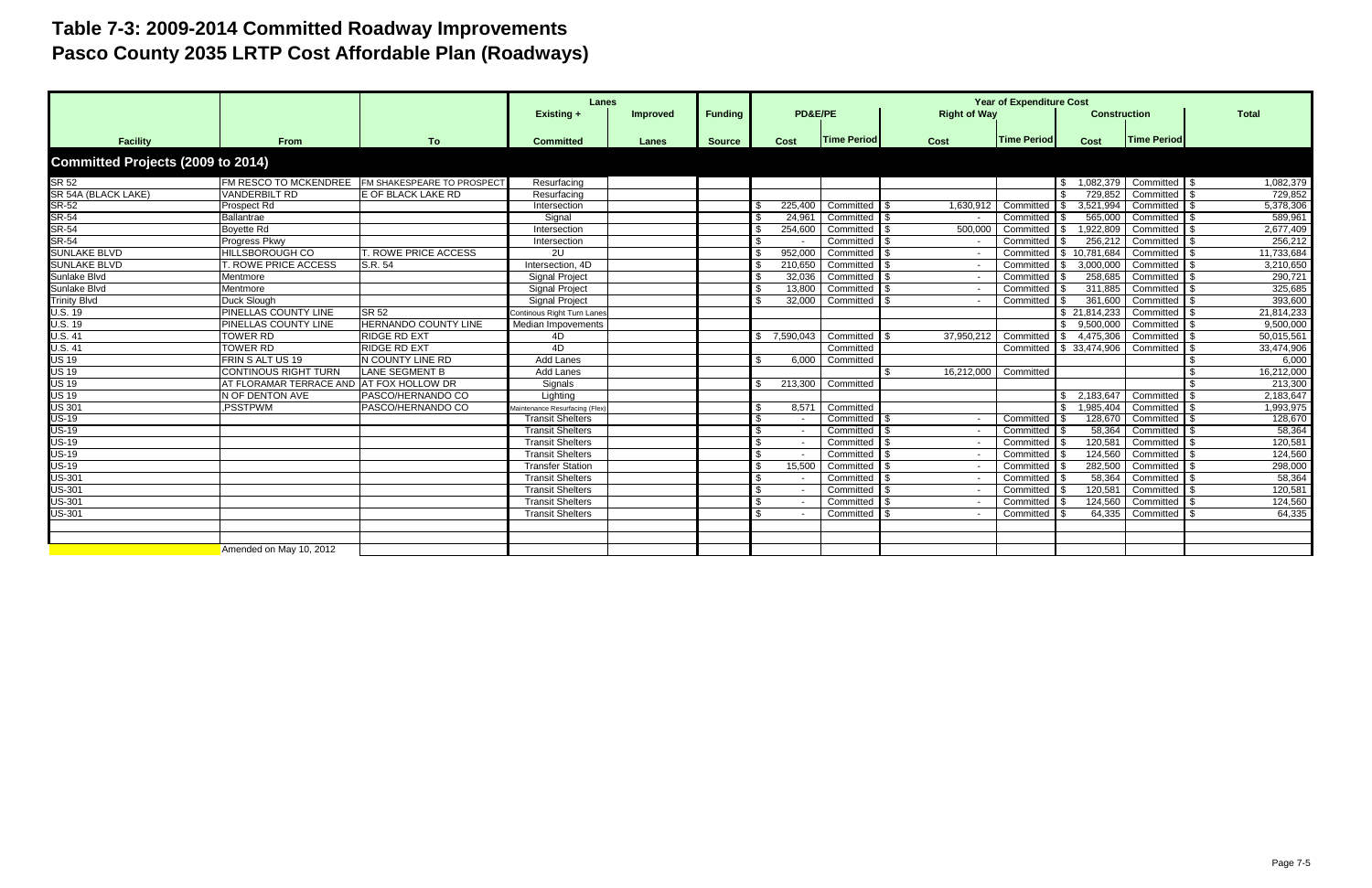### **Table 7-4: 2015-2035 Cost Affordable Capital Improvements Pasco County 2035 LRTP Cost Affordable Plan (Roadways)**

#### Includes Cost Affordable Projects funded by Hernando County

|                                                  |                                                           |                                                        | Lanes            |                                            |                             |                                       |                                | <b>Present Day Costs</b>                          |                                   |                                            |                          |                            | <b>Additional Notes</b>     |                              |                              |                                                |
|--------------------------------------------------|-----------------------------------------------------------|--------------------------------------------------------|------------------|--------------------------------------------|-----------------------------|---------------------------------------|--------------------------------|---------------------------------------------------|-----------------------------------|--------------------------------------------|--------------------------|----------------------------|-----------------------------|------------------------------|------------------------------|------------------------------------------------|
|                                                  |                                                           |                                                        | Existing $+$     | <b>Improved</b>                            | <b>Funding</b>              | PD&E/PE                               |                                | <b>Right of Way</b>                               | <b>Construction</b>               |                                            | <b>Total</b>             |                            |                             |                              |                              |                                                |
| <b>Facility</b>                                  | From                                                      | To                                                     | <b>Committed</b> | Lanes                                      | <b>Source</b>               | Cost                                  | <b>Time Period</b>             | Time Period<br>Cost                               | Cost                              | <b>Time Period</b>                         |                          | PD&E/PE                    | <b>Right of Way</b>         | <b>Construction</b>          | Total                        |                                                |
| Cost Affordable Plan Projects (2015 to 2035)     |                                                           |                                                        |                  |                                            |                             |                                       |                                |                                                   |                                   |                                            |                          |                            |                             |                              |                              |                                                |
| l-75                                             | At Overpass Road                                          |                                                        |                  | New Interchange                            |                             | County \$ 5,180,823 2016-2020 \$      |                                | 9,777,110 2016-2020 \$                            | 42,215,391 2016-2020 \$           |                                            | 57,173,324               | \$7,097,728                | \$13,394,641                | \$57,835,085                 |                              | \$78,327,453 Revenue (Impact Fees, Prop Share) |
| $-75$                                            | At Overpass Road                                          |                                                        |                  | New Interchange                            | County                      |                                       |                                |                                                   | 9.592.847                         | 2016-2020                                  | 9.592.847                | \$0                        | \$Ր                         | \$13,142,20'                 | \$13,142.20                  | iurtax                                         |
| l-75<br>l-75                                     | At Overpass Road<br>At SR 56                              |                                                        |                  | New Interchange (I<br>nterchange Rec.      | County<br>SIS               | 350,000                               | 2016-2020<br>803,000 2016-2020 |                                                   |                                   |                                            | 350,000<br>803,000       | \$479,500<br>\$1,190,235   |                             |                              | \$479,50<br>\$1,190,2        |                                                |
| $1 - 75$                                         | At SR 56<br>At SR 56                                      |                                                        |                  | nterchange Rec                             | SIS                         | 5,564,000                             | 2021-2025                      | 19,260,000 2021-2025                              | 14.825.137                        |                                            | 24,824,000<br>14,825,137 | \$9,403,160                | \$32,549,400                |                              | \$41.952.56                  |                                                |
| l-75<br>l-75                                     | At SR 56                                                  |                                                        |                  | nterchange Rec.<br>nterchange Rec.         | County<br>County            |                                       |                                |                                                   | 35,174,863                        | 2021-2025<br>2021-2025                     | 35,174,863               | - 30<br>\$0                |                             | \$23,868,47<br>\$56,631,52   | \$23,868,47<br>\$56,631,5    | evenue (Impact Fees, Prop Share)<br>iurtax     |
| l-75                                             | At SR 52                                                  |                                                        |                  | nterchange Modificat                       | SIS                         | See segment                           |                                | See segment                                       | See segment                       |                                            |                          | \$10,309,000               |                             | \$180,441,26                 | \$346,201,1                  |                                                |
| U.S. 1<br>SR 54                                  | At Ridge Road<br>At US 41                                 |                                                        |                  | lew Grade Seperation Inter                 | SIS<br>SIS                  | 6,100,000<br>2,500,000                | 2021-2025<br>2021-2025         | 2026-2030<br>78,116,000                           | 90,674,000                        | 2026-2030                                  | 174,890,000<br>2,500,00  | \$4,225,000                | \$155,450,840               |                              | \$4,225,0                    |                                                |
| SR 54<br>SR 54                                   | At US 41<br>At US 41                                      |                                                        |                  | New Grade Seperation Inters                | SIS<br>County               | \$ 7,614,955                          | 2026-2030                      | 64,095,000 2026-2030                              | 50.050.000 2031-2035              |                                            | 71,709,955<br>50.050.000 | \$14,925,000               | \$127,549,050               | \$111,111,00                 | \$142,474,05<br>\$111.111.00 | evenue (Impact Fees, Prop Share)               |
| US 41                                            | At Tower Rd                                               |                                                        |                  | New Grade Seperation Inter<br>New Overpass | County                      | $-4.600,000$   2031-2035              |                                | 23,200,000<br>2031-2035                           | 23,200,000                        | 2031-2035                                  | 51,000,000               | \$10,212,000               | \$51,504,000                | \$51,504,00                  | \$113,220,00                 | enue (Impact Fees, Prop Share                  |
| <b>ARTIFACT DR</b>                               | S.R.54<br><b>ROACHES RUN</b>                              | EILAND BLVD<br>SR 52                                   | $00\,$<br>00     | 2U                                         | Developer<br>Developer      | 378,566<br>1,545,500                  | 2031-2035                      | 1.110.737<br>2031-2035<br>4,534,602               | 5,200,080<br>21,229,409           | 2031-2035                                  | 6,689,38                 | \$840,417<br>\$2,920,995   | \$2,465,83<br>\$8,570,39    | \$11,544,17                  | \$14,850,43                  |                                                |
| ASBEL<br>ASBEL EXT                               | <b>U.S.41</b>                                             | <b>SYMPHONY PKWY</b>                                   | 00               | 2U<br>2U                                   | County                      | 103,826                               | 2026-2030<br>2015              | 2026-2030<br>304,631<br>2021-2025                 | 1,426,177                         | 2026-2030<br>2031-2035                     | 27,309,51<br>1,834,634   | \$126,668                  | \$490,456                   | \$40,123,58<br>\$3,166,11    | \$51,614,97<br>\$3,783,23    |                                                |
| ASHLEY GLEN BLVD<br>ASHLEY GLEN BLVD             | <b>MENTMORE</b><br><b>MENTMORE</b>                        | TOWER RD (S<br>TOWER RD (S                             | 00<br>00         | 4D<br>4D                                   | Developer<br>County         | 437,097                               | 2021-2025                      | 1,282,472<br>2021-2025                            | 1,951,097<br>4,052,985            | 2021-2025<br>2021-2025                     | 3,670,666<br>4.052.985   | \$703,726<br>- \$0         | \$2,064,780                 | \$3.141.26<br>\$6,525,305    | \$5,909.77<br>\$6.525.30     |                                                |
| <b>ASHLEY GLEN BLVD</b>                          | S.R. 54                                                   | <b>MENTMORE</b>                                        | 00               | 4D                                         | Developer                   |                                       | 570,810 2021-2025              | 1,674,794<br>2021-2025                            | 2,547,960                         | 2021-2025                                  | 4,793,564                | \$919,004                  | \$2,696,418                 | \$4,102,21                   | \$7,717,63                   |                                                |
| <b>ASHLEY GLEN BLVD</b><br>BEXLEY RANCH BLVD     | S.R. 54<br><b>LAKE PATIENCE</b>                           | <b>MENTMORE</b><br>SUNLAKE DR                          | 00               | 4D                                         | County                      |                                       |                                | 2021-2025                                         | 5,292,837<br>10,889,623           | 2021-2025<br>2021-2025                     | 5,292,837<br>14,008,41   | \$1,276,350                | \$3,744,897                 | \$8.521.46<br>\$17,532,29    | \$8,521,46<br>\$22,553,54    |                                                |
| BEXLEY RANCH BLVD                                | SUNLAKE DR                                                | <b>DREXEL</b>                                          | 00<br>00         | 2U<br>2U                                   | Developer<br>Developer      | 792,764<br>1,157,772                  | 2021-2025<br>2021-2025         | 2,326,023<br>2021-2025<br>3,396,976               | 15,903,445                        | 2021-2025                                  | 20,458,193               | \$1,864,013                | \$5,469,13                  | \$25,604,546                 | \$32,937,69                  |                                                |
| C.R. 1 (LITTLE RD)                               | <b>DUSTY LANE</b>                                         | C.R. 587 (MASS)                                        | 4D<br>4D         | 6D                                         | County                      | 193,035                               | 2015                           | 566,37<br>2015                                    | 2,651,577                         | 2016-2020                                  | 3,410,98                 | \$235,503                  | \$690,980                   | \$3,632,660                  | \$4,559,14                   |                                                |
| C.R. 1 (LITTLE RD)<br>C.R. 1 (LITTLE RD)         | <b>OLD C.R. 54</b><br><b>OLD C.R. 54</b>                  | <b>DUSTY LANE</b><br><b>DUSTY LANE</b>                 | 4D               | 6D<br>6D                                   | County<br>TRIP              | 722,569                               | 2015                           | 1,306,797<br>2015                                 | 2,326,008<br>11.744.091           | 2016-2020<br>2016-2020                     | 4,355,374<br>11,744,09   | \$881,534                  | \$1,594,292                 | \$3,186,63<br>\$16,089,40    | \$5,662,45<br>\$16,089.40    |                                                |
| C.R. 1 (LITTLE RD                                | <b>TRINITY BLVD</b>                                       | S.R. 54<br>C.R. 41 (FT KING HWY)                       | 4D<br>2U         | 6D<br>4D                                   | County                      | 331,847                               | 2015                           | 2015<br>4,181,758                                 | 7,499,755                         | 2016-2020                                  | 12,013,360               | \$404,853                  | \$5,101,745                 | \$10,274,664                 | \$15,781,26<br>\$18,712.53   |                                                |
| C.R. 52A (CLINTON AVE)<br>C.R. 52A (CLINTON AVE) | PASADENA RD<br>C.R. 577 (CURLEY RD)                       | PASADENA RD                                            | 2U               | 4D                                         | County<br>County            | 477.018<br>2,339,695                  | 2031-2035<br>Underway          | 1.399.603<br>2031-2035<br>13,970,143<br>2031-2035 | 6,552,449<br>37, 162, 792         | 2031-2035<br>2031-2035                     | 8,429,07<br>53,472,63    | \$1,058,980<br>\$0         | \$3,107,119<br>\$31,013,71  | \$14,546,43<br>\$82,501,39   | \$113,515,11                 |                                                |
| C.R. 52A (CLINTON AVE)                           | C.R. 577 (CURLEY RD)                                      | PASADENA RD                                            | 2U               | 4D                                         | TRIP                        |                                       |                                |                                                   | 7,247,480                         | 2031-2035                                  | 7,247,480                | \$0                        |                             | \$16,089,40                  | \$16,089,40                  |                                                |
| C.R. 530 EXT<br>C.R. 530 EXT                     | U.S. 301 (GALL BLVD)<br>C.R. 41 (FT KING HWY)             | WIRE RD<br><b>GREENSLOPE</b>                           | 00<br>00         | 2U<br>4D                                   | Developer<br>Developer      | 246,730<br>441,748                    | 2031-2035<br>Underway          | 723,919<br>2031-2035<br>2,134,049<br>Underway     | 3,389,13<br>4,249,541             | 2031-2035<br>2016-2020                     | 4,359,780<br>6,825,338   | \$547,741<br>\$0           | \$1,607,10                  | \$7,523,87<br>\$5,821,87     | \$9,678,7<br>\$5,821,87      |                                                |
| C.R. 530 EXT                                     | C.R. 41 (FT KING HWY)                                     | <b>GREENSLOPE</b>                                      | 00               | 4D                                         | County                      |                                       |                                |                                                   | 4.896.430                         | 2016-2020                                  | 4.896.430                | \$0                        |                             | \$6,708,11                   | \$6,708.11                   |                                                |
| C.R.54(E)<br>C.R.54(E)                           | U.S. 301 (GALL BLVD)<br>U.S. 301 (GALL BLVD)              | WIRE RD<br>WIRE RD                                     | 2U<br>2U         | 4D<br>4D                                   | County<br>Local             | 118,821                               | 118,821 2021-2025<br>Unfunded  | 349,037<br>2021-2025<br>349,037<br>Unfunded       | 1,633,790<br>1,633,790            | 2026-2030<br>Unfunded                      | 2,101,648<br>2,101,648   | \$191,302<br>\$0           | \$561,950                   | \$3,087,86                   | \$3,841,11                   |                                                |
| C.R.54(E)                                        | <b>WIRE RD</b>                                            | 23RD ST                                                | 2U               | 2D                                         | County                      | 89,991                                | 2021-2025                      | 2021-2025<br>264,350                              | 1,237,383                         | 2026-2030                                  | 1,591,724                | \$144,886                  | \$425,60                    | \$2,338,654                  | \$2,909,14                   |                                                |
| C.R. 54 (E)<br>C.R. 54 EXTENSION                 | WIRE RD<br>HILLS CO. RD                                   | 23RD ST<br>S.R.56                                      | 2U<br>00         | 2D<br>2U                                   | Local<br>Developer          | 89,991<br>669,539                     | Unfunded<br>2015               | 264,350<br>Unfunded<br>2,754,931<br>2016-2020     | 1,237,383<br>9,206,158            | Unfunded<br>2016-2020                      | 1,591,724<br>12,630,628  | <b>\$0</b><br>\$816,837    | \$3,774,255                 | \$12,612,437                 | \$17,203,52                  |                                                |
| C.R. 577 (CURLEY RD                              | <b>OVERPASS RD</b>                                        | <b>ELAM RD</b>                                         | 2U               | 4D                                         | County                      | 506,416                               | 2016-2020                      | 1,485,858<br>2021-2025                            | 6,956,265                         | 2021-2025                                  | 8.948.539                | \$693,790                  | \$2,392,23                  | \$11,199,58                  | \$14,285,60                  |                                                |
| C.R. 577 (CURLEY RD<br>C.R. 577 (CURLEY RD)      | ELAM RD<br>S.R. 54                                        | <b>CLINTON AVE EXT</b><br><b>OVERPASS RD</b>           | 2U<br>00         | 4D<br>4D                                   | County<br>County            | 1,943,781<br>1,502,875                | 2016-2020<br>Underway          | 2021-2025<br>7,526,894<br>7,049,749<br>2021-2025  | 43,929,463<br>46,688,241          | 2021-2025<br>2021-2025                     | 53,400,138<br>55,240,865 | \$2,662,980<br>\$0         | \$12,118,29<br>\$11,350,096 | \$70,726,435<br>\$75,168,06  | \$85,507,71<br>\$86,518.16   |                                                |
| C.R. 578 (COUNTY LINE RD)                        | 1/4 MI E OFSHADY HILLS                                    | <b>SUNCOAST PKWY</b>                                   | 2U               | 4D                                         | County                      |                                       |                                | 14,744,278<br>2031-2035                           | 23,556,946                        | 2031-2035                                  | 38,301,224               | \$0                        | \$32,732,29                 | \$52,296,42                  | \$85,028,7                   | esign by Hernando                              |
| C.R. 578 (COUNTY LINE RD)<br>C.R. 578            | 1/4 MI E OF EAST RD<br><b>EAST</b>                        | <b>SHADY HILLS</b>                                     | 2U               | 4D<br>ntersection Improve                  | County<br>County            | 157,500                               | Underway<br>2015               | 19,261,302<br>2026-2030<br>2,926,461<br>2015      | 21,795,009<br>2,437,314           | 2026-2030<br>2016-2020                     | 41,213,811<br>5,363,775  | \$0<br>\$0                 | \$36,403,86<br>\$3,570,28   | \$41,192,567<br>\$3,339,12   | \$77,596,42<br>\$6,909,40    | esign by Hernando                              |
| C.R. 578                                         | <b>WATERFALL</b>                                          |                                                        |                  | ntersection Improv                         | County                      |                                       | 2016-2020                      | 9,276,000<br>2016-2020                            |                                   | 2,177,301 2021-2025                        | 11,453,301               | \$0                        | \$12,708,12                 | \$3,505,45                   | \$16,213,57                  |                                                |
| C.R. 578<br>C.R. 578                             | <b>MARINER BLVD</b><br><b>LINDEN</b>                      |                                                        |                  | tersection Improv<br>ntersection Improv    | County<br>County            |                                       | 2021-2025                      | 5,723,149<br>2016-2020<br>1,887,049<br>2026-2030  |                                   | 1,443,269 2031-2035                        | 5,723,149<br>3,330,318   | \$0<br>\$0                 | \$7,840,714<br>\$3,566,522  | \$3,204,05                   | \$7,840,71<br>\$6,770,580    |                                                |
| C.R. 578                                         | <b>EAST</b>                                               |                                                        |                  | ntersection Improv                         | TRIP                        |                                       |                                | 960,539<br>2015                                   |                                   | 2016-2020                                  | 960,539                  | $\frac{1}{2}$              | \$1,171,85                  |                              | \$1,171,85                   |                                                |
| C.R. 578<br>C.R. 578                             | <b>WATERFALL</b><br><b>MARINER BLVD</b>                   |                                                        |                  | ntersection Impro<br>ntersection Improv    | <b>TRIP</b><br><b>TRIP</b>  |                                       |                                | 4,276,851<br>2016-2020                            |                                   | 3,639,308 2021-2025<br>2016-2020           | 3,639,308<br>4,276,851   | \$0<br>\$0                 | \$5,859,28                  | \$5,859,28                   | \$5,859,28<br>\$5,859,28     |                                                |
| C.R. 578<br>C.R. 579 (HANDCART)                  | <b>LINDEN</b><br>C.R. 579A (PROSPECT RD)                  | NORTH OF CLINTON AVE                                   | 00               | Intersection Improvem<br>2U                | <b>TRIP</b><br>Developer \$ |                                       | 874,531 2016-2020              | 3,100,151<br>2026-2030<br>273,869 2016-2020       | 2,639,318                         | 2031-2035<br>12,012,802 2016-2020 \$       | 5,739,469<br>13,161,202  | \$0<br>\$1,198,107         | \$5,859,286<br>\$375,200    | \$5,859,286<br>\$16,457,539  | \$11,718,571<br>\$18,030,846 |                                                |
| C.R. 587 (GUNN HWY)                              | <b>INTERLAKEN RD</b>                                      | S.R. 54                                                | 2U               | 4D                                         | County                      | 210,010                               | 2016-2020                      | 2016-2020<br>616,184                              |                                   | 2,884,757 2016-2020                        | 3,710,951                | \$287,714                  | \$844.172                   | \$3,952,117                  | \$5.084.00                   |                                                |
| C.R. 587 (GUNN HWY)<br>C.R. 587 (GUNN HWY)       | S.R.54<br>S.R.54                                          | <b>FANNING SPRINGS DR</b><br><b>FANNING SPRINGS DR</b> | 00<br>00         | 4D<br>4D                                   | Developer<br>County         | 932.261                               | 2015                           | 2,735,314<br>2015                                 | 4,161,390<br>8,644,391            | 2015                                       | 7,828,965<br>8,644,391   | \$1,137,358<br>\$0         | \$3,337,083                 | \$5,076,895<br>\$10,546,15   | \$9.551.33<br>\$10,546,15    |                                                |
| C.R. 587 (GUNN HWY                               | HILLSBOROUGH CO                                           | <b>INTERLAKEN RD</b>                                   | 2U               | 4D                                         | County                      | \$1,586,426                           | 2021-2025                      | 2021-2025<br>5,086,066                            | 15,345,165                        | 2015<br>2021-2025                          | 22,017,657               | \$2,554,146                | \$8,188,566                 | \$24,705,71                  | \$35,448,42                  |                                                |
| C.R. 587 (MOONLAKE<br>CALIENTE BLVD              | RIDGE EXT<br>U.S. 41 (some of project built) EHREN CUTOFF | S.R. 52                                                | 2U<br>00         | 4D<br>2U                                   | County<br>Developer         | 2,337,992<br>370,807                  | Underway<br>2016-2020          | 19,191,490<br>Underway<br>1,087,970<br>2016-2020  | 57,616,725 2016-2020<br>5,093,491 | 2016-2020                                  | 79,146,207<br>6,552,267  | <b>\$0</b><br>\$508,005    | \$1,490,518                 | \$78,934,91<br>\$6,978,08    | \$78,934,91<br>\$8.976.60    |                                                |
| CHANCEY RD EXT                                   | S.R.581                                                   | <b>NEW ROAD B</b>                                      | 00               | 4D                                         | Developer                   | 667,099                               | 2016-2020                      | 1,957,313<br>2016-2020                            |                                   | 2,977,771 2016-2020                        | 5,602,183                | \$913,926                  | \$2,681,519                 | \$4,079.547                  | \$7.674.99                   |                                                |
| CHANCEY RD EXT<br>CHANCEY RD EXT                 | S.R.581<br>MEADOW POINTE BLVD                             | NEW ROAD B<br><b>STANLEY</b>                           | 00<br>00         | 4D<br>2U                                   | County<br>Developer         |                                       | 389,812 2016-2020              | 1,603,949 2016-2020                               |                                   | 6,185,680 2016-2020<br>5,359,920 2016-2020 | 6,185,680<br>7,353,681   | \$534,043                  | \$2,197,410                 | \$8,474,38<br>\$7,343,090    | \$8,474,38<br>\$10.074.54    |                                                |
| CHANCEY RD EXT                                   | MEADOW POINTE BLVD                                        | <b>STANLEY</b>                                         | 2U               | 4D                                         | County                      | 368,587                               | 2031-2035                      |                                                   | 5,068,083                         | 2031-2035                                  | 5,436,671                | \$818,264                  |                             | \$11,251,145                 | \$12,069,40                  |                                                |
| CHANCEY RD EXT<br>CHANCEY RD EXT                 | <b>STANLEY</b><br><b>STANLEY</b>                          | NEW RIVER RD<br>C.R.579 - MORRIS BRIDGE RD             | 00<br>2U         | 2U<br>4D                                   | Developer<br>County         | 979,749<br>\$1,186,413 2026-2030      | 2016-2020                      | 3.498.591<br>2016-2020<br>3.485.093<br>2026-2030  | 22.142.338<br>16,313,202          | 2016-2020<br>2031-2035                     | 26,620,678<br>20,984,708 | \$1,342,257<br>\$2,242,321 | \$4.793.07<br>\$6,586,826   | \$30,335,00<br>\$36,215,308  | \$36,470.32<br>\$45.044.45   |                                                |
| CHANCEY RD EXT                                   | <b>NEW ROAD B</b>                                         | <b>MEADOW POINTE BLVD</b>                              | 00               | 2U                                         | Developer                   | \$1.212.750 2016-2020                 |                                | 4.990.063 2016-2020                               |                                   | 16,675,305 2016-2020                       | 22,878,118               | \$1,661,467                | \$6,836,387                 | \$22.845.168                 | \$31.343.02                  |                                                |
| <b>CHANCEY RD EXT</b><br><b>CLINTON AVE EXT</b>  | <b>NEW ROAD B</b><br>S.R. 52                              | <b>MEADOW POINTE BLVD</b><br>C.R. 577 (CURLEY RD)      | 2U<br>00         | 4D<br>4D                                   | County<br>County            | \$ 1,146,716 2031-2035<br>\$1,287,053 | 2016-2020                      | 3,776,298 2021-2025                               | 15,767,370 2031-2035              | 7,685,877 2021-2025                        | 16,914,086<br>12,749,228 | \$2,545,710<br>\$1,763,263 | \$6,079,840                 | \$35,003,56<br>\$12,374,26   | \$37,549,27<br>\$20,217,36   |                                                |
| <b>CLINTON AVE EXT</b>                           | S.R. 52                                                   | C.R. 577 (CURLEY RD)                                   | 00               | 4D                                         | <b>TRIP</b>                 |                                       |                                |                                                   | 9,993,419                         | 2021-2025                                  | 9.993.419                | \$0                        |                             | \$16,089,40                  | \$16,089.40                  |                                                |
| <b>COLLIER PKWY</b><br><b>COLLIER PKWY</b>       | LIVINGSTON<br>PINES PKWY                                  | WILLOW BEND PKWY<br>C.R. 583 (EHREN CUTOFF)            | 2U<br>00         | 4D<br>2U                                   | County<br>County            | 442.766<br>\$ 1,103,560 Underway      | 2021-2025                      | 1,299,104<br>2021-2025<br>5,924,160<br>2021-2025  | 6.081.947                         | 2026-2030<br>24,940,460 2021-2025          | 7.823.817<br>31,968,180  | \$712,853                  | \$2.091.557<br>\$9,537,898  | \$11,494,880<br>\$40,154,141 | \$14.299.29<br>\$49,692.03   |                                                |
| <b>COLLIER PKWY EXT</b>                          | C.R. 583 (EHREN CUTOFF)                                   | SR 52                                                  | 00               | 2U                                         | Developer                   | \$1,903,376                           | 2021-2025                      | 5.584.632<br>2026-2030                            | 26,145,280   2026-2030            |                                            | 33,633,288               | \$3,064,435                | \$10,554,954                | \$49,414,579                 | \$63,033,969                 |                                                |
| CONNERTON BLVD<br>CONNERTON BLVD                 | PLEASANT PLAINS PKWY<br>PLEASANT PLAINS PKWY              | <b>EHREN CUTOFF</b><br><b>EHREN CUTOFF</b>             | 00<br>00         | 4D<br>4D                                   | Developer<br>County         | \$1,014,699 2021-2025                 |                                | 2,977,195 2026-2030                               |                                   | 4,526,907 2026-2030<br>9,411,272 2026-2030 | 8,518,801<br>9,411,272   | \$1,633,665<br>- 30        | \$5,626,899                 | \$8,555,853<br>\$17,787,305  | \$15,816,41<br>\$17,787,30   |                                                |
| CR 578                                           | <b>AT MARINER BLVD</b>                                    |                                                        |                  | Intersection Improver                      | County                      |                                       |                                |                                                   | 8.000.000                         | 2016-2020                                  | 8.000.000                | \$0                        |                             | \$10,960,000                 |                              | \$10,960,000 ROW by Hernando                   |
| DECUBELLIS<br><b>DECUBELLIS</b>                  | <b>STARKEY</b><br>C.R. 1 (LITTLE RD)                      | TOWNCENTER<br><b>STARKEY</b>                           | 2U<br>2U         | 4D<br>4D                                   | County<br>County            |                                       | 446,490 Underway               | 673,891<br>Underway                               | 9,862,638                         | 2016-2020<br>10,038,222 2016-2020          | 10,983,018<br>10,038,222 | \$0<br>- \$01              |                             | \$13,511,814<br>\$13,752,364 | \$13,511,81<br>\$13,752,36   |                                                |
| <b>DREXEL</b>                                    | LAKE PATIENCE                                             | TOWER RD                                               | 00               | 2U                                         | Developer                   |                                       | 835,739 2031-2035              | 2,452,116<br>2031-2035                            |                                   | 11,479,945 2031-2035                       | 14,767,800               | \$1,855,341                | \$5,443,698                 | \$25,485,47                  | \$32,784,51                  |                                                |
| EILAND BLVD<br>EILAND BLVD                       | <b>HANDCART</b><br><b>CLIFTON DOWN DR</b>                 | <b>CLIFTON DOWN DR</b><br><b>DEAN DAIRY</b>            | 2U<br>2U         | 4D<br>4D                                   | County<br>County            | 177.466<br>587.150                    | 2016-2020<br>Underway          | 520.697<br>2016-2020<br>326,700 2016-2020         | 11,472,254 2016-2020              | 2,437,718 2016-2020                        | 3,135,881<br>12,386,104  | \$243,128<br>-\$0          | \$713,355<br>\$447.579      | \$3,339,67<br>\$15,716,988   | \$4,296,15<br>\$16,164,56    |                                                |
| EILAND BLVD                                      | DEAN DAIRY                                                | U.S. 301 (GALL BLVD)                                   | 2U               | 4D                                         | County                      |                                       | 520,484 Underway               | 277,471 2016-2020                                 |                                   |                                            | 797,955                  | \$0                        | \$380,13                    |                              | \$380,13                     |                                                |
| EILAND BLVD                                      | <b>DEAN DAIRY</b>                                         | U.S. 301 (GALL BLVD)                                   | 2U               | 4D                                         | County                      |                                       |                                | 158,129 2021-2025                                 | 13,902,938 2021-2025              |                                            | 14,061,067               | \$0                        | \$254,587                   | \$22,383,730                 | \$22,638,31                  |                                                |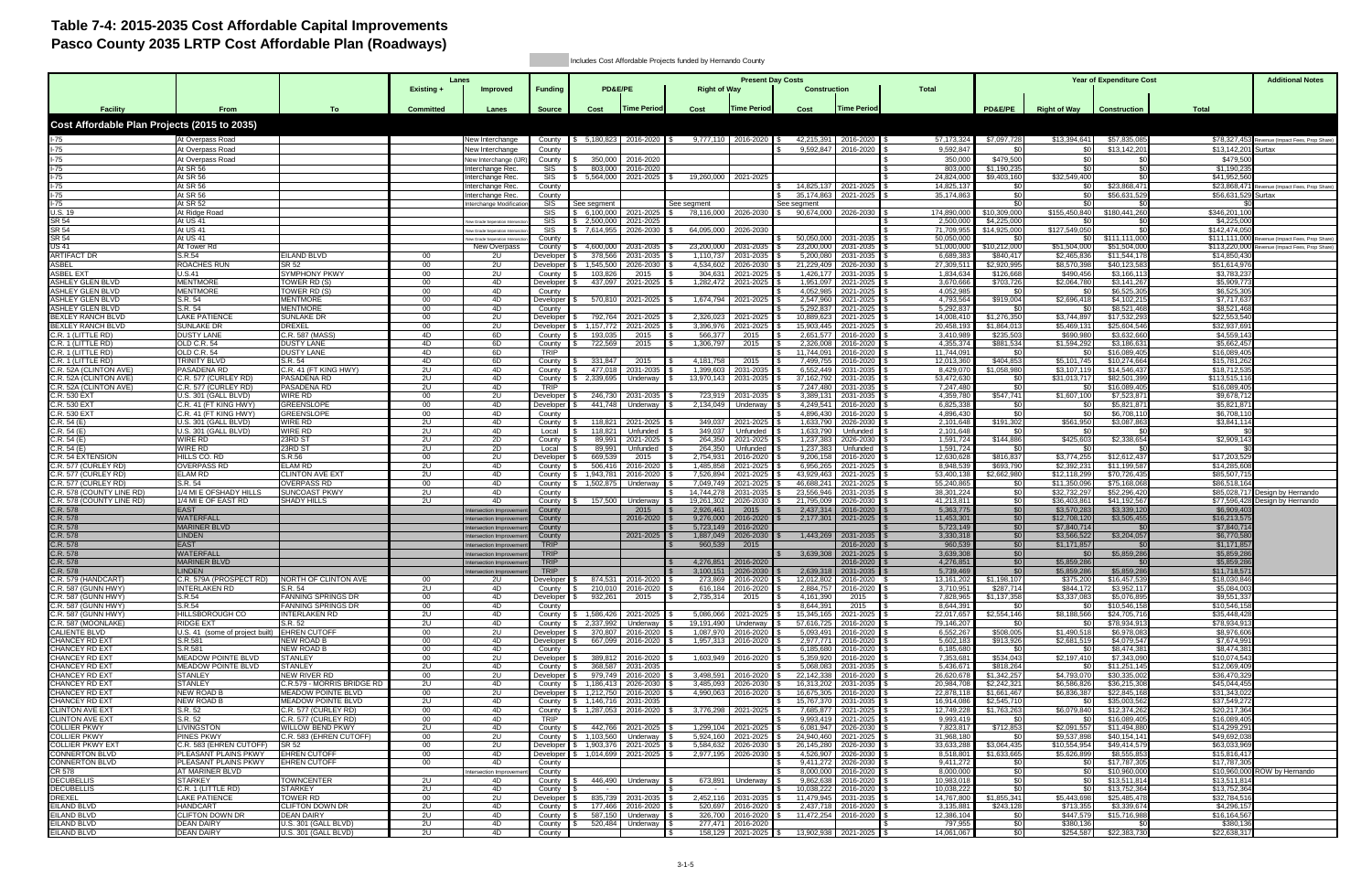### **Table 7-4: 2015-2035 Cost Affordable Capital Improvements Pasco County 2035 LRTP Cost Affordable Plan (Roadways)**

|                                                |                                                                                         |                                                           |                           |                 |                        |                          |                        | Includes Cost Affordable Projects funded by Hernando County |                        |                                                 |                        |                                                   |                            |                                   |                              |                                          |                                                                                     |
|------------------------------------------------|-----------------------------------------------------------------------------------------|-----------------------------------------------------------|---------------------------|-----------------|------------------------|--------------------------|------------------------|-------------------------------------------------------------|------------------------|-------------------------------------------------|------------------------|---------------------------------------------------|----------------------------|-----------------------------------|------------------------------|------------------------------------------|-------------------------------------------------------------------------------------|
|                                                |                                                                                         |                                                           | Lanes<br>Existing +       | <b>Improved</b> | <b>Fundina</b>         | PD&E/PE                  |                        | <b>Right of Way</b>                                         |                        | <b>Present Day Costs</b><br><b>Construction</b> |                        | <b>Total</b>                                      |                            | <b>Additional Notes</b>           |                              |                                          |                                                                                     |
| Facility                                       | From                                                                                    | To                                                        | <b>Committed</b>          | <b>Lanes</b>    | <b>Source</b>          | Cost                     | Time Period            | Cost                                                        | <b>Time Perioc</b>     | Cost                                            | Time Period            |                                                   | PD&E/PE                    | <b>Right of Wav</b>               | <b>Construction</b>          | Total                                    |                                                                                     |
| Cost Affordable Plan Projects (2015 to 2035)   |                                                                                         |                                                           |                           |                 |                        |                          |                        |                                                             |                        |                                                 |                        |                                                   |                            |                                   |                              |                                          |                                                                                     |
| ELAM RD                                        | <b>OVERPASS RD</b>                                                                      | <b>CURLEY RD</b>                                          | 00                        | 2U              | Developer              | 1,293,352                | 2026-2030              | 3,794,782                                                   | 2026-2030 \$           | 17,765,835                                      | 2026-2030              | 22,853,969                                        | \$2,444,435                | \$7.172.138                       | \$33,577,428                 | \$43.194.00                              |                                                                                     |
| FANNING SPRINGS DR                             | C.R. 587 (GUNN HWY)                                                                     | <b>STARKEY</b>                                            | 00                        | 2U              | Developer              | 909,231                  | 2016-2020              | 5.985.887                                                   | 2016-2020              | 20.003.05                                       | 2016-2020              | 26,898,171                                        | \$1,245,646                | \$8,200,666                       | \$27,404.18                  | \$36.850.49                              |                                                                                     |
| HILLS CO. RD<br>HILLS CO. RD                   | LIVINGSTON<br>LIVINGSTON                                                                | CR 581<br>CR 581                                          | 2U<br>2U                  | 4D<br>4D        | County<br>County       | 2,155,751                | 2021-2025              | 6,325,119                                                   | 2021-2025              | 29,611,981                                      | 2026-2030              | 29,611,98<br>8,480,87                             | \$3,470,760                | \$10,183,442                      | \$55,966,644                 | \$55.966.64<br>\$13,654,20               |                                                                                     |
| HILLS CO. RD                                   |                                                                                         | <b>Bridge Overpass</b>                                    |                           | Overpass        | County                 |                          |                        |                                                             |                        | 22,619,52                                       | 2026-2030              | 22,619,52                                         |                            |                                   | \$42,750,89                  | \$42,750,89                              |                                                                                     |
| HILLS CO. RD                                   | <b>MEADOW POINTE BLVD</b>                                                               | U.S301 (GALL BLVD)                                        | 00<br>4F                  | 2U              | Developer              | 2,521,197                | 2026-2030              | 7,397,356                                                   | 2026-2030              | 34.631.82                                       | 2026-2030              | 44.550.37                                         | \$4,765,062                | \$13.981.003                      | \$65.454.1                   | \$84,200.20                              |                                                                                     |
| - 75                                           | S.R. 56<br><b>C.R. 54 N. of SR/CR 54</b>                                                | C.R. 54<br>S.R. 52-N. of SR 52                            |                           | 6F              | SIS                    |                          |                        | $\sim$<br>5 <del>117,708,000</del> \$0                      |                        | 31,290,00                                       | 2021-2025              | 31,290,000<br><del>194,266,000</del> \$76,558,000 | \$0                        | \$0 <sup>1</sup> \$174,496,496 \$ | \$44,900,00                  | \$44,900,00<br>\$303.879.516 \$129.383.0 |                                                                                     |
| $-75$<br>$-75$                                 | S.R. 52                                                                                 | HERNANDO CO.                                              | 4F<br>4F                  | 6F<br>6F        | SIS<br>SIS             | $\sim$<br>$\sim$         |                        |                                                             | 2016-2020              | 76,558,000<br>125,533,00                        | 2021-2025<br>2016-2020 | 125,533,000                                       | \$0                        |                                   | \$129,383,02<br>\$186,096,7  | \$186,096,7                              |                                                                                     |
| ACOOCHEE-TRILBY ACCESS                         |                                                                                         |                                                           | 00                        | 2U              | County                 | 386,400                  | 2031-2035              | 1,133,722                                                   | 2031-2035              | 5,307,688                                       | 2031-2035              | 6,827,81                                          | \$857,808                  | \$2,516,863                       | \$11,783,0                   | \$15, 157, 73                            |                                                                                     |
| <b>LAKE PATIENCE</b>                           | <b>TOWER RD</b>                                                                         | <b>TOWN CENTER</b>                                        | $00\,$                    | 4D              | County                 | 306.334                  | 2016-2020              |                                                             | 2016-2020              | 9,938,580                                       | 2021-2025              | 10,244,91                                         | \$419,678                  |                                   | \$16,001,11                  | \$16,420,79                              |                                                                                     |
| <b>LAKE PATIENCE</b><br><b>LAKE PATIENCE</b>   | <b>TOWER RD</b><br>SUNLAKE DR                                                           | <b>TOWN CENTER</b><br>OAKSTEAD BLVD                       | 00<br>2U                  | 4D<br>4D        | Developer<br>County    | 764.426<br>293,799       | 2016-2020<br>2015      | 3.145.366<br>862,025                                        | 2016-2020<br>2021-2025 | 4.784.409<br>4,035,696                          | 2021-2025<br>2021-2025 | 8.694.20<br>5.191.52                              | \$1.047.264<br>\$358,435   | \$4,309,151<br>\$1.387.860        | \$7,702.89<br>\$6,497.471    | \$13.059.31<br>\$8,243.76                |                                                                                     |
| LAKE PATIENCE                                  | OAKSTEAD BLVD                                                                           | <b>U.S.41</b>                                             | 2U                        | 4D              | County                 | 1,055,536                | 2015                   | 3.097.011                                                   | 2021-2025              | 14.499.114                                      | 2021-2025              | 18.651.66                                         | \$1,287,754                | \$4.986.188                       | \$23.343.57                  | \$29,617,51                              |                                                                                     |
| EONARD RD.                                     | SUNLAKE DR                                                                              | <b>HENLEY RD</b>                                          | $00\,$                    | 2U              | County                 | 638,262                  | 2021-2025              | 1,872,703                                                   | 2031-2035              | 8,767,334                                       | 2031-2035              | 11,278,29                                         | \$1,027,602                | \$4,157,401                       | \$19,463,48                  | \$24,648,48                              |                                                                                     |
| LITTLE RD EXT<br><b>IVINGSTON</b>              | <b>FIVAY</b><br>S.R. 54                                                                 | <b>U.S. 19</b><br><b>COLLIER PKWY</b>                     | 4D<br>00                  | 6D<br>4D        | County<br>County       | 742,181<br>592,918       | 2016-2020<br>2021-202  | 1,739,660                                                   | Underway<br>2031-2035  | 16,773,343<br>8,144,477                         | 2016-2020<br>2031-2035 | 17,515,52<br>10.477.05                            | \$1,016,788<br>\$954,598   | \$0<br>\$3.862.045                | \$22,979,48<br>\$18,080.7    | \$23.996.26<br>\$22,897,38               |                                                                                     |
| MANSFIELD                                      | S.R. 56                                                                                 | <b>MANSFIELD EXT</b>                                      | $00\,$                    | 2U              | Developer              | 1,324,822                | 2021-2025              | 5,445,766                                                   | 2021-2025              | 8,283,544                                       | 2021-2025              | 15,054,13                                         | \$2,132,963                | \$8,767,683                       | \$13,336,50                  | \$24,237,15                              |                                                                                     |
| <b>MANSFIELD</b>                               | S.R. 56                                                                                 | <b>MANSFIELD EXT</b>                                      | 2U                        | 4D              | County                 |                          |                        |                                                             |                        | 17,207,279                                      | 2026-2030              | 17.207.27                                         | <b>.SO</b>                 | SO.                               | \$32,521,75                  | \$32,521,75                              |                                                                                     |
| <b>MANSFIELD</b><br><b>MANSFIELD</b>           | <b>MANSFIELD EXT</b><br><b>MANSFIELD EXT</b>                                            | S.R. 54<br>S.R. 54                                        | $00\,$<br>$00\,$          | 4D<br>4D        | Developer<br>County    | 710,250                  | 2021-2025              | 2,083,919                                                   | 2021-2025              | 3,170,38<br>6,585,79                            | 2021-2025<br>2021-2025 | 5,964,554<br>6,585,79                             | \$1,143,503                | \$3,355,110                       | \$5,104,3'<br>\$10,603,12    | \$9,602.93<br>\$10,603,12                |                                                                                     |
| MCKENDREE REALIGNMENT                          | <b>OVERPASS RD</b>                                                                      | <b>ELAM RD</b>                                            | 00                        | 4D              | Developer              | 268,224                  | 2026-2030              | 786,989                                                     | 2026-2030              | 1,197,291                                       | 2026-2030              | 2,252,504                                         | \$506,943                  | \$1,487,409                       | \$2,262,88                   | \$4,257,23                               |                                                                                     |
| MCKENDREE REALIGNMENT                          | OVERPASS RD                                                                             | ELAM RD                                                   | 00                        | 4D              | County                 |                          |                        |                                                             |                        | 2.487.11                                        | 2026-2030              | 2,487,11                                          |                            |                                   | \$4,700,64                   | \$4,700.64                               |                                                                                     |
| MCKENDREE REALIGNMENT<br>MCKENDREE REALIGNMENT | ELAM RD<br>TYNDAL RD                                                                    | <b>TYNDAL RD</b><br>S.R. 52                               | $00\,$<br>00              | 4D<br>4D        | County<br>Developeı    | 945,845<br>1,333,533     | 2021-2025<br>2021-2025 | 2,775,172<br>3,912,673                                      | 2026-2030<br>2026-2030 | 12,992,38<br>5,952,57                           | 2026-2030<br>2026-2030 | 16,713,39<br>11,198,77                            | \$1,522,810<br>\$2,146,988 | \$5,245,075<br>\$7,394,952        | \$24,555,59<br>\$11,250,36   | \$31,323,48<br>\$20,792,30               |                                                                                     |
| <b>MCKENDREE REALIGNMENT</b>                   | <b>TYNDAL RD</b>                                                                        | S.R. 52                                                   | 00                        | 4D              | County                 |                          |                        |                                                             |                        | 12,365,185                                      | 2026-2030              | 12,365,18                                         | -SC                        | \$0                               | \$23,370.19                  | \$23.370.19                              |                                                                                     |
| <b>MEADOW POINTE BLVD</b>                      | S.R. 56                                                                                 | S.R. 54                                                   | 2U                        | 4D              | County                 | 1,355,178                | 2026-2030              | 3,976,181                                                   | 2031-2035              | 18.615.07                                       | 2031-2035              | 23.946.438                                        | \$2,561,286                | \$8,827,122                       | \$41,325.47                  | \$52.713.88                              |                                                                                     |
| MENTMORE<br>NEW RIVER BLVD                     | ASHLEY GLEN BLVD<br>S.R. 54                                                             | <b>MEADOWBROOK DR</b><br><b>OVERPASS RD EXT</b>           | $00\,$<br>00 <sup>1</sup> | 2U<br>2U        | Developeı<br>Developer | 250,912<br>1.419.806     | 2021-2025<br>2021-2025 | 736,193<br>4.165.808                                        | 2021-2025<br>2021-2025 | 3,446,59<br>19,502,846                          | 2021-2025<br>2021-2025 | 4,433,70<br>25,088,460                            | \$403,968<br>\$2,285,888   | \$1,185,271<br>\$6,706.951        | \$5,549,018<br>\$31.399.58   | \$7.138.25<br>\$40,392,42                |                                                                                     |
| NEW RIVER RD                                   | S.R. 56                                                                                 | <b>CHANCEY EXT</b>                                        | $00\,$                    | 2U              | Developer              | 286,851                  | 2021-2025              | 841,642                                                     | 2021-2025              | 3,940,272                                       | 2021-2025              | 5,068,76                                          | \$461,830                  | \$1,355,044                       | \$6,343,83                   | \$8,160,71                               |                                                                                     |
| NEW RIVER RD EXTENSION                         | S.R. 54                                                                                 | Z.WEST EXT                                                | $00\,$                    | 2U              | Develope               | 865,499                  | 2026-2030              | 2,539,433                                                   | 2026-2030              | 11,888,730                                      | 2026-2030              | 15,293,662                                        | \$1,635,793                | \$4,799,528                       | \$22,469,70                  | \$28,905,02                              |                                                                                     |
| NEW ROAD A<br>NORTH COLLECTOR                  | <b>MEADOW POINTE BLVD</b><br>ROADWAY /                                                  | C.R. 579 (MORRIS BRIDGE RD)<br><b>SUNLAKE DR (</b>        | 00<br>00                  | 2U<br>2U        | Developeı              | 1,260,075<br>360,640     | 2026-2030              | 3,697,144<br>1,058,141                                      | 2026-2030              | 17,308,727<br>4,953,842                         | 2026-2030              | 22,265,946<br>6,372,62                            | \$2,381,542<br>\$681,610   | \$6,987,602<br>\$1,999,886        | \$32.713.49<br>\$9,362,76    | \$42,082.63<br>\$12,044,25               |                                                                                     |
| NORTHWOOD PALMS BLVD                           | HILLSBOROUGH CO                                                                         | S.R. 56                                                   | $00\,$                    | 2U              | Developeı<br>Developer | 504,867                  | 2026-2030<br>2016-2020 | 1.481.312                                                   | 2026-2030<br>2016-2020 | 6.934.984                                       | 2026-2030<br>2016-2020 | 8,921,16                                          | \$691,668                  | \$2,029,397                       | \$9,500,92                   | \$12,221,99                              |                                                                                     |
| OLD DIXIE                                      | <b>NEW YORK AVE</b>                                                                     | <b>ARIPEKA RD</b>                                         | $00\,$                    | 2U              | Developeı              | 1,889,019                | 2015                   | 5,542,508                                                   | 2016-2020              | 25,948,07                                       | 2016-2020              | 33,379,59                                         | \$2,304,603                | \$7,593,236                       | \$35,548,85                  | \$45,446,69                              |                                                                                     |
| <b>OVERPASS RD</b><br><b>OVERPASS RD EXT</b>   | PASCO RD<br><b>MCKENDREE RD</b>                                                         | <b>MCKENDREE RD</b><br><b>BOYETTE RD</b>                  | 2U<br>2U                  | 4D<br>4D        | County<br>County       | 273,840                  | 2016-2020              | 803.466                                                     | 2016-2020              | 3,761,545<br>1,668,368                          | 2016-2020              | 4.838.85<br>2.146.18                              | \$375,161<br>\$166,396     | \$1,100.748<br>\$488.217          | \$5.153.31<br>\$2,285,664    | \$6,629.22<br>\$2,940.27                 |                                                                                     |
| OVERPASS RD EXT                                | C.R. 577 (CURLEY RD)                                                                    | C.R. 579 (HANDCART)                                       | 00                        | 4D              | County                 | 121,457<br>1,831,893     | 2016-2020<br>2016-2020 | 356,363<br>5.374.894                                        | 2016-2020<br>2021-2025 | 25,163,360                                      | 2016-2020<br>2021-2025 | 32,370,147                                        | \$2,509,693                | \$8,653,579                       | \$40,513,01                  | \$51,676,28                              |                                                                                     |
| <b>OVERPASS RD EXT</b>                         | C.R. 579 (HANDCART)                                                                     | C.R. 41 (FT KING HWY)                                     | $00\,$                    | 4D              | Develope               | 1,447,373                | 2016-2020              | 4,246,685                                                   | 2021-2025              | 6,148,199                                       | 2021-2025              | 11,842,25                                         | \$1,982,901                | \$6,837,163                       | \$9,898,60                   | \$18,718,66                              |                                                                                     |
| OVERPASS RD EXT                                | C.R. 579 (HANDCART)                                                                     | C.R. 41 (FT KING HWY)                                     | 00                        | 4D              | County                 |                          |                        |                                                             |                        | 13,733,287                                      | 2021-2025              | 13.733.28                                         | -SC                        |                                   | \$22,110,59                  | \$22,110,59                              |                                                                                     |
| OVERPASS RD EXT<br><b>OVERPASS RD EXT</b>      | <b>BOYETTE RD</b><br><b>BOYETTE RD</b>                                                  | C.R. 577 (CURLEY RD)<br>C.R. 577 (CURLEY RD)              | $00\,$<br>00              | 4D<br>4D        | Developer<br>County    | 1,450,598                | 2016-2020              | 4,256,150                                                   | 2016-2020              | 6,475,123<br>13.450.67                          | 2016-2020<br>2016-2020 | 12,181,87<br>13.450.67                            | \$1,987,319<br>\$0         | \$5,830,926<br>-SO I              | \$8,870,91<br>\$18,427,422   | \$16,689.1<br>\$18,427.42                |                                                                                     |
| PASCO RD                                       | S.R. 54                                                                                 | <b>QUAIL HOLLOW BLVD</b>                                  | 2U                        | 4D              | County                 | 411,024                  | Underway               | 2.140.854                                                   | 2021-2025              | 12,672,37                                       | 2021-2025              | 15,224,25                                         | \$0                        | \$3.446.775                       | \$20.402.52                  | \$23.849.29                              |                                                                                     |
| PASCO RD                                       | <b>QUAIL HOLLOW BLVD</b>                                                                | <b>OVER PASS RD</b>                                       | 2U                        | 4D              | County                 | 980,243                  | Underway               | 4,980,268                                                   | 2021-2025              | 25,779,877                                      | 2021-2025              | 31.740.388                                        | ፍር                         | \$8.018.231                       | \$41,505,60                  | \$49,523,83                              |                                                                                     |
| PASCO RD<br>PEMBERTON RD                       | OVER PASS RD<br>PERRINE RANCH EXT                                                       | S.R. 52<br><b>MITCHELL RD</b>                             | 2U<br>00                  | 4D<br>2U        | County<br>Develope     | 1,175,079<br>400,851     | 2026-2030<br>2031-2035 | 6,287,870<br>1,176,123                                      | 2026-2030<br>2031-2035 | 41,568,181<br>5,506,19                          | 2031-2035<br>2031-2035 | 49,031,130<br>7,083,16                            | \$2,220,899<br>\$889,889   | \$11.884.074<br>\$2.610.993       | \$92,281,36<br>\$12,223,75   | \$106,386,33<br>\$15,724,63              |                                                                                     |
| PLEASANT PLAINS PKWY                           | ROADWAY A                                                                               | U.S. 41                                                   | 00                        | 2U              | Develope               | 711.853                  | 2026-2030              | 2,088,623                                                   | 2026-2030              | 9,778,196                                       | 2026-2030              | 12,578,672                                        | \$1,345,402                | \$3.947.497                       | \$18,480,79                  | \$23,773.69                              |                                                                                     |
| PLEASANT PLAINS PKWY                           | <b>CONNERTON BLVD</b>                                                                   | <b>COLLIER PRWY EXT</b>                                   | 00                        | 4D.             | Developer <b>I</b>     | \$1.119.912 2026-2030 \$ |                        |                                                             | 3.285.895 2026-2030    |                                                 | 4,999,018 2026-2030    |                                                   | 9,404,825 \$2,116,634      | \$6,210,342                       | \$9,448,144                  | \$17,775,11                              |                                                                                     |
| PLEASANT PLAINS PKWY<br>RIDGE RD EXT           | CONNERTON BLVD<br>SUNCOAST PKWY                                                         | <b>COLLIER PKWY EXT</b><br><b>U.S. 41</b>                 | $00\,$<br>00              | 4D<br>4D        | County<br>County       |                          | Underway               | 10,280,160                                                  | Underway               | 10,384,384<br>55.631.892                        | 2026-2030<br>2016-2020 | 10,384,384<br>65.912.052                          | \$0<br>\$Ր                 | \$0<br>\$0                        | \$19,626,486<br>\$76,215,69  | \$19,626,486<br>\$76.215.692             |                                                                                     |
| ROADWAY A                                      | <b>BEXLEY RANCH BLVD</b>                                                                | ROADWAY C                                                 | 00                        | 2U              | Developer              | 1,205,882                | 2026-2030              | 3,538,133                                                   | 2026-2030              | 16,564,293                                      | 2026-2030              | 21.308.308                                        | \$2,279,117                | \$6.687.071                       | \$31.306.514                 | \$40,272,702                             |                                                                                     |
| ROADWAY I                                      | TOWER RD                                                                                | <b>BEXLEY RANCH BLVD</b>                                  | 00                        | 2U              | Developer              | 816,629                  | 2021-2025              | 2,396,044                                                   | 2021-2025              | 11,217,434                                      | 2021-2025              | 14.430.107                                        | \$1,314,773                | \$3.857.631                       | \$18,060,069                 | \$23.232.472                             |                                                                                     |
| S.R. 52<br>S.R. 52                             | SUNCOAST PKWY<br>SUNCOAST PKWY                                                          | U.S. 41<br>U.S. 41                                        | 2U<br>2U                  | 6D<br>6D        | County<br><b>TMA</b>   | 9,442,387                | 2021-2025              | 47,211,933                                                  | 2021-2025              | 23,513,549<br>23,698,384                        | 2021-2025<br>2021-2025 | 80,167,869<br>23,698,384                          | \$15,202,243               | \$76,011,212                      | \$37,856,814<br>\$38,154,39  | \$129,070,26<br>\$38,154,39              |                                                                                     |
| S.R. 52                                        | U.S. 41                                                                                 | C.R. 581 (BELLAMY BROTHERS)                               | 2U                        | 4D              | County                 | 5,880,000                | Committed              | 86,132,644                                                  | 2026-2030              | 144,190,000                                     | 2026-2030              | 236,202,644                                       | \$0                        | \$162,790,697                     | \$272,519,10                 | \$435,309,797                            | evenue (Impact Fees, Prop Share)                                                    |
| S.R. 52                                        | <b>U.S. 41</b>                                                                          | C.R. 581 (BELLAMY BROTHERS)                               | 2U                        | 4D              | OA                     |                          |                        | 28,747,356                                                  | 2026-2030              |                                                 |                        | 28,747,356                                        | \$0                        | \$54,332,503                      |                              | \$54,332,50                              |                                                                                     |
| S.R. 52<br>S.R. 52                             | C.R. 581 (BELLAMY BROTHERS) 1-75 SB RAMPS<br>C.R. 581 (BELLAMY BROTHERS) II-75 SB RAMPS |                                                           | 2U<br>2U                  | 4D<br>4D        | OA<br>OA               | 2,904,000                | Underway               | 27,680,000<br>84.405                                        | 2016-2020<br>Committed | 14,520,000                                      | 2021-2025              | 45.104.000<br>84.405                              | $\frac{1}{30}$<br>\$0      | \$37.921.600                      | \$23,377,200                 | \$61,298,80                              |                                                                                     |
| S.R. 52                                        | I-75 SB RAMPS                                                                           | BOYETTE RD (MCKENDREE)                                    | 4D                        | 6D              | OA                     | 2.459.953                | 2016-2020              | 12,299,762                                                  | 2016-2020              | 12.299.762 2021-2025                            |                        | 27,059,477                                        | \$3,370,136                | \$16,850,674                      | \$19,802,61                  | \$40.023.426                             |                                                                                     |
| S.R. 52                                        | BOYETTE RD (MCKENDREE) EMMUS CEMETARY RD                                                |                                                           | 2U                        | 4D              | OA                     | 1,636,675                | 2016-2020              | 529,045                                                     | 2016-2020              |                                                 |                        | 2,165,720                                         | \$2,242,245                | \$724,792                         |                              | \$2,967,036                              |                                                                                     |
| S.R. 52<br>S.R. 52                             | BOYETTE RD (MCKENDREE) EMMUS CEMETARY RD<br>BOYETTE RD (MCKENDREE) EMMUS CEMETARY RD    |                                                           | 2U<br>2U                  | 4D<br>4D        | OA<br>County           |                          |                        | 7,654,329                                                   | 2021-2025              | 6,954,480<br>1,228,894                          | 2021-2025<br>2021-2025 | 14,608,809<br>1,228,894                           | \$0<br>\$0                 | \$12,323,470<br>SOI.              | \$11,196,713<br>\$1,978,519  | \$23,520,182<br>\$1,978,51               |                                                                                     |
| S.R. 54                                        | ASHLEY GLEN BLVD.                                                                       | <b>U.S. 41</b>                                            | 4D                        | 6D              | County                 | 4,723,169                | Underway               |                                                             |                        | 23,615,843                                      | 2021-2025              | 28.339.012                                        | \$0                        | \$0                               | \$38,021,507                 |                                          | \$38,021,507 This will be a County project.                                         |
| S.R. 54                                        | $1 - 75$                                                                                | S.R. 581                                                  | 6D                        | 8D              | County                 | 2,469,194                | 2021-2025              | 2,701,163                                                   | 2021-2025              | 6,172,985                                       | 2026-2030              | 11,343,342                                        | \$3,975,402                | \$4,348,872                       | \$11,666,942                 | \$19,991,216                             | tevenue (Impact Fees, Prop Share)                                                   |
| S.R. 54<br>S.R. 54                             | E OF CR 577 (CURLEY)<br>E OF CR 577 (CURLEY)                                            | C.R. 579 (MORRIS BRIDGE)<br>C.R. 579 (MORRIS BRIDGE)      | 2U<br>2U                  | 4D<br>4D        | County<br>County       | 2,765,000<br>5,300,000   | Committed<br>2021-2025 | 18.000.000<br>62,292,965                                    | Committed<br>2021-2025 | 45,037,087                                      | 2026-2030              | 65.802.087<br>67,592,965                          | .SC<br>\$8,533,000         | SO I<br>\$100,291,673             | \$85,120,095                 | \$85.120.095<br>\$108.824.67             | levenue (Impact Fees, Prop Share)                                                   |
| S.R.54                                         | E OF CR 577 (CURLEY)                                                                    | C.R. 579 (MORRIS BRIDGE)                                  | 2U                        | 4D              | <b>TRIP</b>            |                          |                        |                                                             |                        | 8,512,913                                       | 2026-2030              | 8,512,913                                         | \$0                        | \$01                              | \$16.089.405                 | \$16,089,405                             | levenue (Impact Fees, Prop Share)                                                   |
| S.R. 54                                        | 6TH ST                                                                                  | U.S. 301 (GALL BLVD)                                      | 2U                        | 4D              | County                 | 174,624                  | 2021-2025              | 873,121                                                     | 2021-2025              | 873,121                                         | 2026-2030              | 1,920,866                                         | \$281,145                  | \$1,405,725                       | \$1,650,199                  | \$3,337,068                              | Revenue (Impact Fees, Prop Share)                                                   |
| S.R. 56                                        | <b>MEADOW POINTE BLVD</b>                                                               | C.R. 579 (MORRIS BRIDGE RD)                               | 00                        | 4D              | Developer              | 8,211,744                | 2016-2020              | 41,058,720                                                  | 2016-2020              | 13,342,514                                      | 2016-2020              | 62,612,978                                        | \$11,250,089               | \$56,250,446                      | \$18,279,244                 | \$85,779,78                              |                                                                                     |
| S.R. 56<br>S.R. 56                             | MEADOW POINTE BLVD<br>MEADOW POINTE BLVD                                                | C.R. 579 (MORRIS BRIDGE RD<br>C.R. 579 (MORRIS BRIDGE RD) | 00<br>00                  | 4D<br>4D        | County<br>County       |                          |                        |                                                             |                        | 10,067,682<br>16,828,523                        | 2016-2020<br>2021-2025 | 10,067,682<br>16,828,523                          | \$0<br>\$0                 | \$01<br>\$0                       | \$13,792,725<br>\$27,093,921 | \$27,093,92                              | \$13,792,725 Revenue (Impact Fees, Prop Share)                                      |
| S.R. 56                                        | MEADOW POINTE BLVD                                                                      | C.R. 579 (MORRIS BRIDGE RD)                               | 00                        | 4D              | OA                     |                          |                        |                                                             |                        | 820,001                                         | 2016-2020              | 820.001                                           | SO I                       | SO I                              | \$1.123.401                  | \$1,123,401                              |                                                                                     |
| S.R. 56                                        | C.R. 579 (MORRIS BRIDGE RD) U.S. 301 (GALL BLVD)                                        |                                                           | $00\,$                    | 2U              | Developer              | 8,413,760                | 2016-2020              | 42.068.802                                                  | 2021-2025              | 30.033.298                                      | 2021-2025              | 80.515.860                                        | \$11,526,851               | \$67,730,771                      | \$48,353,61                  | \$127.611.231                            | Revenue (Impact Fees, Prop Share)                                                   |
| S.R. 56<br>S.R. 581 EXTENSION                  | C.R. 579 (MORRIS BRIDGE RD) U.S. 301 (GALL BLVD)<br>S.R. 581                            | S.R. 54                                                   | 2U<br>00                  | 4D<br>6D        | County<br>County       | 2,025,788                | 2026-2030              | 5,943,795                                                   | 2026-2030              | 12,035,504<br>27,826,756                        | 2031-2035<br>2026-2030 | 12,035,504<br>35,796,339                          | -90<br>\$3.828.739         | <b>SO</b><br>\$11.233.773         | \$26,718,819<br>\$52,592,569 | \$67.655.081                             | \$26,718,819 Revenue (Impact Fees, Prop Share)<br>levenue (Impact Fees, Prop Share) |
| SHADY HILLS RD                                 | S.R. 52                                                                                 | <b>HERNANDO CO</b>                                        | 2U                        | 4D              | County                 | 3,474,611                | 2026-2030              | 10,194,735                                                  | 2026-2030              | 47,728,156                                      | 2026-2030              | 61,397,502                                        | \$6,567,015                | \$19,268,049                      | \$90,206,215                 | \$116,041,27                             |                                                                                     |
| SIMON RD                                       | EILAND BLVD                                                                             | C.R. 41 (FORT KING HWY)                                   | $00\,$                    | 2U              | County                 | 669,162                  | 2031-2035              | 1,963,366                                                   | 2031-2035              | 9,191,792                                       | 2031-2035              | 11,824,320                                        | \$1,485,540                | \$4,358,673                       | \$20,405,778                 | \$26,249,990                             |                                                                                     |
| STANLEY<br>STARKEY                             | HILLSBOROUGH CO<br>C.R. 1 (LITTLE RD)                                                   | S.R. 54<br>S.R. 54                                        | $00\,$<br>$00\,$          | 2U<br>2U        | Developer              | 1,923,153<br>771,752     | 2016-2020<br>2021-2025 | 5,642,657<br>2,264,372                                      | 2016-2020              | 26,416,933<br>10,600,991                        | 2016-2020<br>2021-2025 | 33,982,743<br>13,637,11                           | \$2,634,720                | \$7,730,440<br>\$3,645,639        | \$36,191,198<br>\$17,067,596 | \$46,556,358<br>\$21,955,75              |                                                                                     |
| STARKEY                                        | TOWN AVE                                                                                | <b>RIVER CROSSING</b>                                     | 2U                        | 4D              | Developer<br>County    | 5, 1,305,192             | 2016-2020              | 3,829,520                                                   | 2021-2025<br>2026-2030 | 17,928,468                                      | 2026-2030              | 23,063,180                                        | \$1,242,521<br>\$1,788,113 | \$7,237,793                       | \$33,884,805                 | \$42,910,710                             |                                                                                     |